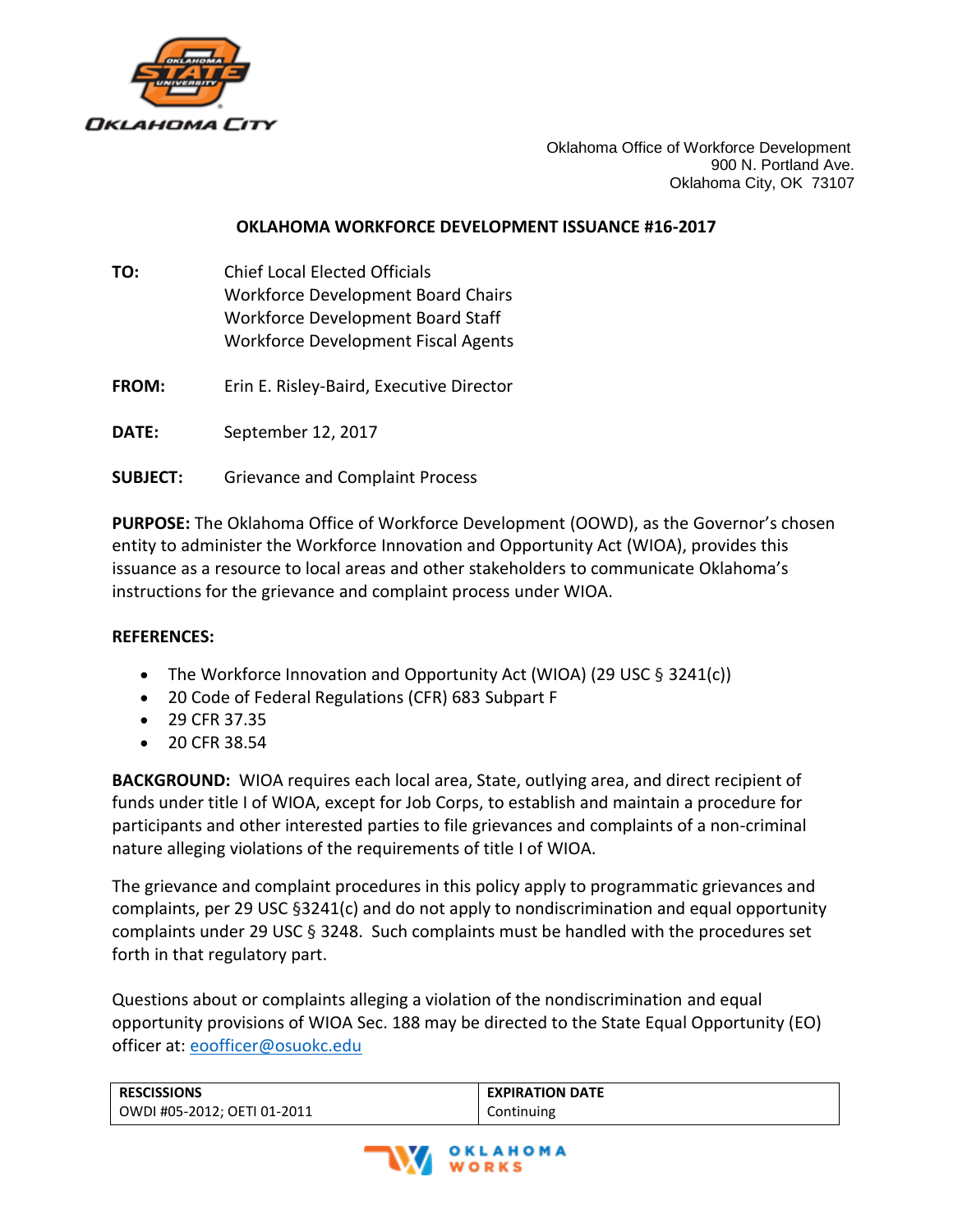Grievance and complaint procedures do not apply to complaints and reports of criminal fraud and abuse addressed under WIOA. Information and complaints involving criminal fraud, waste, abuse, or other criminal activity must be reported immediately to either the corresponding Regional Inspector General for Investigations or to the Department's Incident Reporting System located at:

The Department of Labor Office of Inspector General Office of Investigations, Room S5514 200 Constitution Avenue NW Washington, DC 20210

Such complaints must be filed along with a copy simultaneously provided to the Employment and Training Administration. The Hotline number is 1-800-347-3756. The website is [http://oig.dol.gov/contact.htm.](http://oig.dol.gov/contact.htm)

Grievance and complaint procedures within this policy do not apply to non-designation of local areas, denial or termination of eligibility as a training provider, testing and sanctioning for use of controlled substances, or sanctions for substantial violations or performance failures by a local area.

Nothing in this policy precludes a complainant from pursuing a remedy authorized under another Federal, State, or local law.

## **DEFINITIONS:**

**Complainant:** any participant or other personally interested or personally affected party, group, or agency alleging a non-criminal violation of the requirements of WIOA Title I or a related agreement or service

**Interested Parties**: sub-grantees, subcontractors, service providers, employees, One-Stop partners, and training providers

**Participant:** an individual who has been determined to be eligible to participate in, and who is receiving services under, a program authorized by title I of WIOA

**MESSAGE:** Program complaints are nondiscriminatory, non-criminal complaints involving the proper application of the Workforce Innovation and Opportunity Act regulations and policies at both the local service provider and state level. Complaints may occur for a number of reasons and can arise from anyone being served by the workforce development system or interested parties, including Oklahoma Works (One-Stop) Partners and service providers.

These procedures will be available for use by all individuals and entities; including WIOA Title I grant participants, LWDA staff, subrecipients of LWDAs, and other interested parties. Local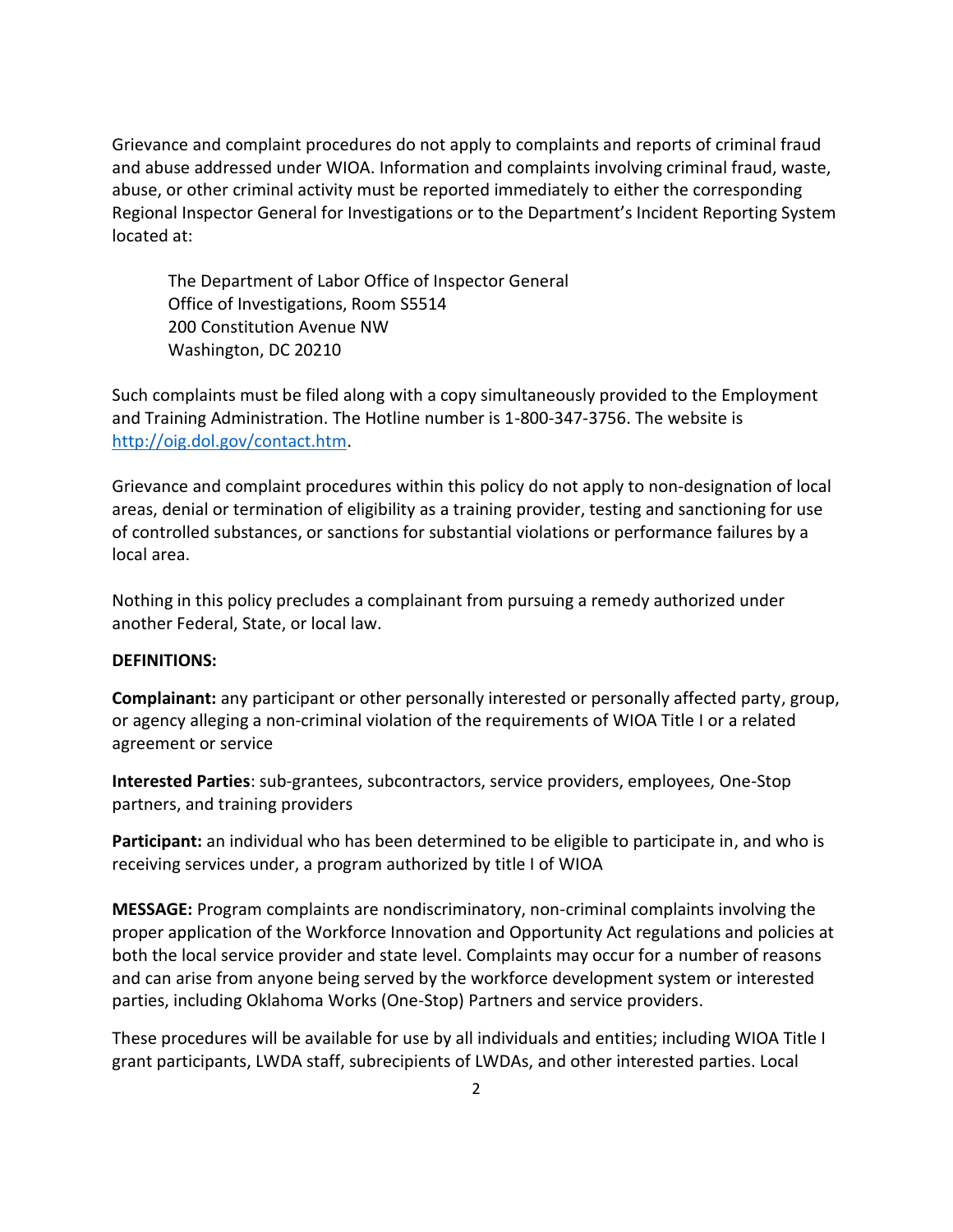procedures must include "a process which allows an individual alleging a labor standards violation to submit the grievance to a binding arbitration procedure, if a collective bargaining agreement covering the parties so provides." (Title 20 CFR 683.600(c)(3)). Additionally, all LWDAs and subrecipients of WIOA Title I grant funds must make reasonable efforts to assure that information about the content of the grievance and complaint procedures will be understood by affected participants and individuals, including youth and those who are limited English-speaking individuals. Such efforts must comply with the language requirements of Title 29 CFR 37.35.

### **Right to Counsel**

At all levels of the grievance or complaint process, complainants have the right to be represented, at their own expense, by a person(s) of their choosing.

### **Time Restriction on Filing Complaints**

Grievances/complaints must be filed within 180 days of the alleged violation. All grievances or complaints, amendments, and withdrawals must be in writing.

#### **Anti-Retaliation**

No entity receiving financial assistance under WIOA may discharge, intimidate, retaliate, threaten, coerce or discriminate against any person because such person has filed a complaint, opposed a prohibited practice, furnished information, assisted or participated in any manner in an investigation or hearing.

## **Confidentiality**

To the maximum extent possible, the identity of any person who has furnished information relating to, or assisting in, an investigation of a possible violation of the WIOA shall be kept confidential.

## **Providing information about content of grievance and complaint procedures:**

Public notice of the local grievance and complaint procedures must be made available to participants and other interested parties by every entity receiving title I funded services. This must be done by:

- Posting the local procedure in a public location (e.g., website), and
- Making available a copy of the written description of the local grievance and complaint procedure to any participant and other interested party.

Consultation must be offered to provide information about the content of the local grievance and complaint procedures to participants and employees:

• Including in orientations to employees and participants a verbal notification on their rights to file a grievance or complaint with the: WIOA title I service provider, local workforce development area, State, or United States Department of Labor;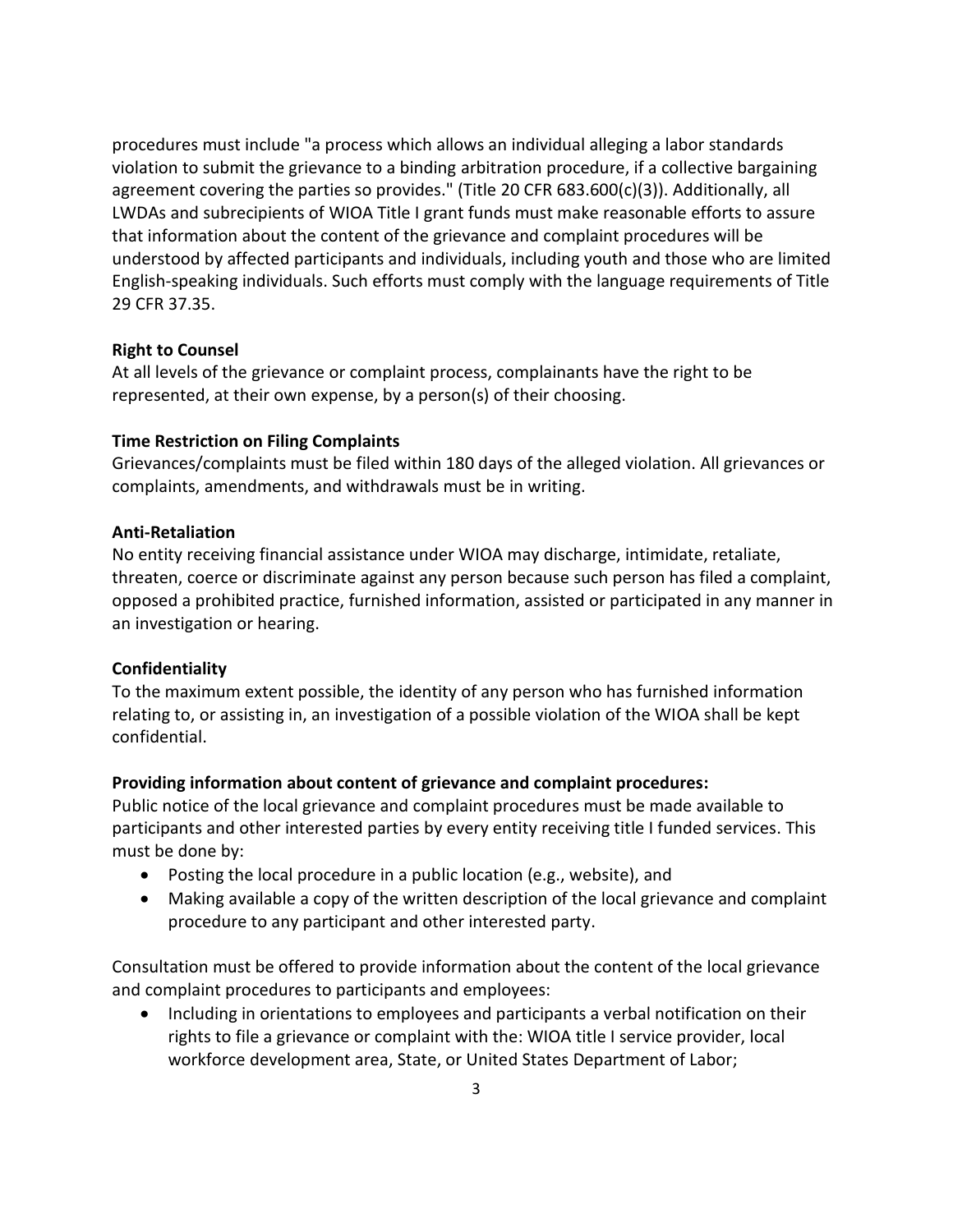- Verbal notification on their rights to receive technical assistance in filing a grievance or complaint;
- Documenting such communication on a notification instrument for employees and program participants; and
- Retaining such notification instruments in individuals' participant or employee files.

Reasonable efforts must be made to ensure that the information on the local grievance and complaint procedures will be understood by participants and other individuals, including youth and those with limited-English speaking ability. This may be accomplished by:

- Providing oral interpretation and written translation of both hard-copy and electronic materials; and,
- Complying with providing services and information in languages other than English, as indicated in 29 CFR 37.35.

# **Local Area Grievance Procedures**

Local area procedures must provide:

- A process for dealing with grievances and complaints from participants and other interested parties affected by the local workforce development system, including onestop partners and service providers;
- Notification that the complainant has the right to file a grievance or complaint within 30 days of the alleged violation;
- Instruction on the process for how to file the grievance or complaint; and
- Notification that the complainant has the right to receive technical assistance on:
	- o Related law and guidance, and
	- o How to complete the local process.
- An opportunity for an informal resolution and a hearing to be completed within 60 days of the filing of the grievance or complaint;
- A process which allows an individual alleging a labor standards violation to submit the grievance to a binding arbitration procedure, if a collective bargaining agreement covering the parties to the grievance so provides;
- A written response to the complainant, notifying him/her of the termination, as well as information on filing an appeal with the State;
- An opportunity for a local level appeal to a State entity when:
	- o No decision is reached within 60 days; or
	- o Either party is dissatisfied with the local hearing decision; and,
- Notification to the State regarding any grievance filed at the local level.

# **Direct Recipients Grievance Procedures**

Procedures of direct recipients must provide: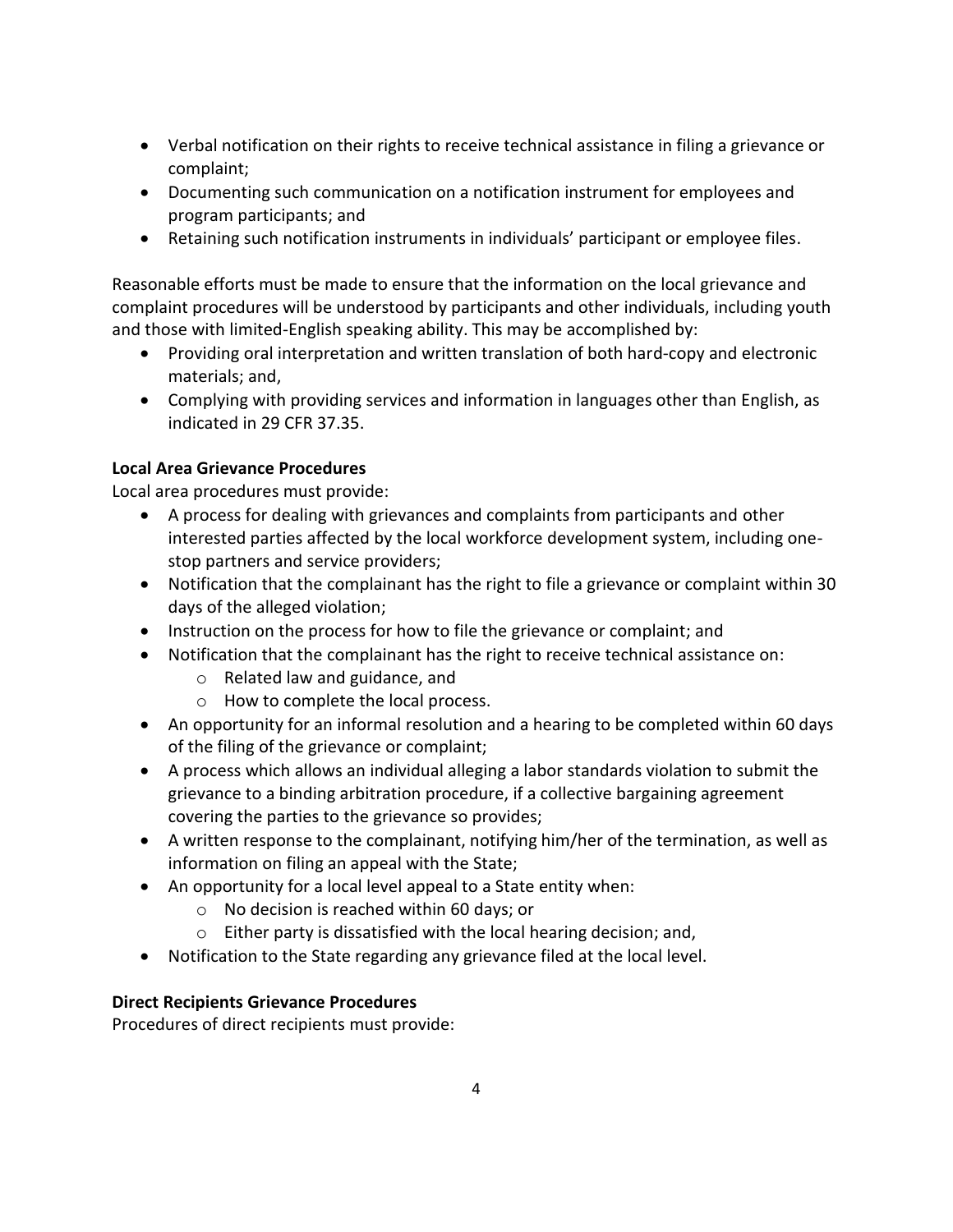- A process for dealing with grievance and complaints from participants and other interested parties affected by the recipient's WIOA programs; and
- An opportunity for an informal resolution and a hearing to be completed within 60 days of the filing of the grievance or complaint.

## **Contents of the grievance or complaint received at the Local or State level:**

- Must contain the following information:
	- o Full name, telephone number, mailing address, and e-mail address of the complainant;
	- $\circ$  Full name, telephone number, mailing address, and e-mail address of the respondent;
	- o Full names, telephone numbers, mailing addresses, and e-mail addresses of persons who may have knowledge of the facts of the grievance or complaint;
	- o Date and with whom the grievance/complaint was filed;
	- o A clear and concise statement of the facts describing the alleged violation and the dates and location in which the alleged violation occurred;
		- The statement of facts should include enough information to allow the person or entity to determine whether:
			- There is jurisdiction over the complaint/grievance;
			- The grievance/complaint was timely filed; and
			- The grievance/complaint has merit, i.e., whether the allegations if true, would violate any Title I provisions of WIOA.
	- $\circ$  Provisions of WIOA, the WIOA regulations, grant, or other agreements under WIOA, believed to have been violated;
	- $\circ$  Grievances or complaints against individuals, including staff or participants, shall indicate how those individuals did not comply with the WIOA law, regulation, or contract;
	- o The remedy sought by the complainant;
	- o Signature of the complainant or his or her authorized representative; and
	- o If applicable, a copy of the referral of a grievance/complaint filed with the State to remand to the local level for resolution.

## **State Grievance Procedure:**

Title 20 CFR Section 683.600(d) requires the State to provide a process for dealing with grievances and complaints from participants or interested parties affected by the statewide WIOA programs, resolving appeals of decisions issued at the LWDA level, remanding grievances and complaints related to the local WIOA Title I programs to the LWDA grievance process, and affording an opportunity for an informal resolution and a hearing to be completed within 60 days of the filing of the grievance or complaint.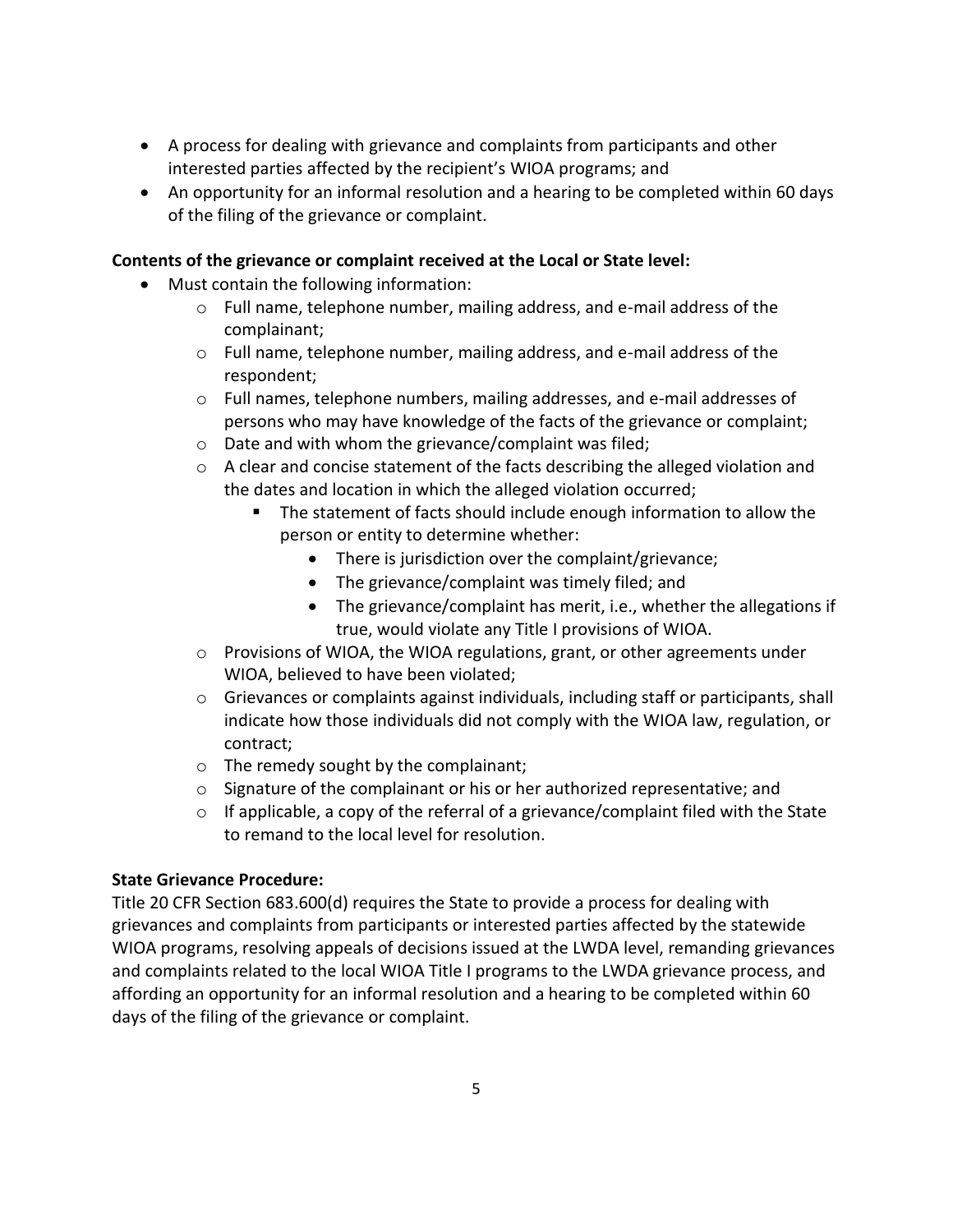## **Submitting the grievance or complaint:**

Complaints will be taken from the complainant, a representative, or other designee by email to [workforce@osuokc.edu](mailto:workforce@osuokc.edu) or mail to:

> Oklahoma Office of Workforce Development (OOWD) Oklahoma State University-Oklahoma City 900 North Portland Avenue Oklahoma City, OK 73107

The complaint is considered logged at the time of receipt with confirmation given to the complainant via email response. If no email address for the complaint is provided, include a note indicating the best way for the State to communicate with the complainant.

Complaints received are screened and reviewed by staff at OOWD and if appropriate, are remanded to the local level to begin informal resolution. OOWD may provide alternative dispute resolution to assist the parties in reaching an understanding about how to best resolve their differences.

### **Appeals to the State from Local Areas**

- A participant or affected party may file a grievance with the local area. It will be resolved according to the procedures of the local area, established pursuant to 20 CFR §683.600(c).
- An appeal of a local area decision may be filed with the State if:
	- o No decision is reached within 60 days from the date the grievance is received at the local area level; or
	- o Either party is dissatisfied with the local area hearing decision.
- When the local area does not render a decision within 60 days from the date of receipt of the grievance/complaint, an appeal must be filed with the State within 30 days from the expiration of the 60-day time period.

## **Informal resolution:**

An attempt must first be made to informally resolve the complaint to the satisfaction of all parties. Informal resolution must be completed within 10 calendar days from the date the complaint was filed. If all parties are satisfied, the complaint is considered resolved and a letter outlining the terms and conditions of the resolution is attached to the complaint and sent to the parties.

#### **Formal resolution:**

When no formal resolution is possible, information is documented and returned to OOWD for further investigation. A determination letter will be issued within 20 days from the date the complaint was filed and sent to the parties. If the determination is not contested, the complaint will be considered resolved.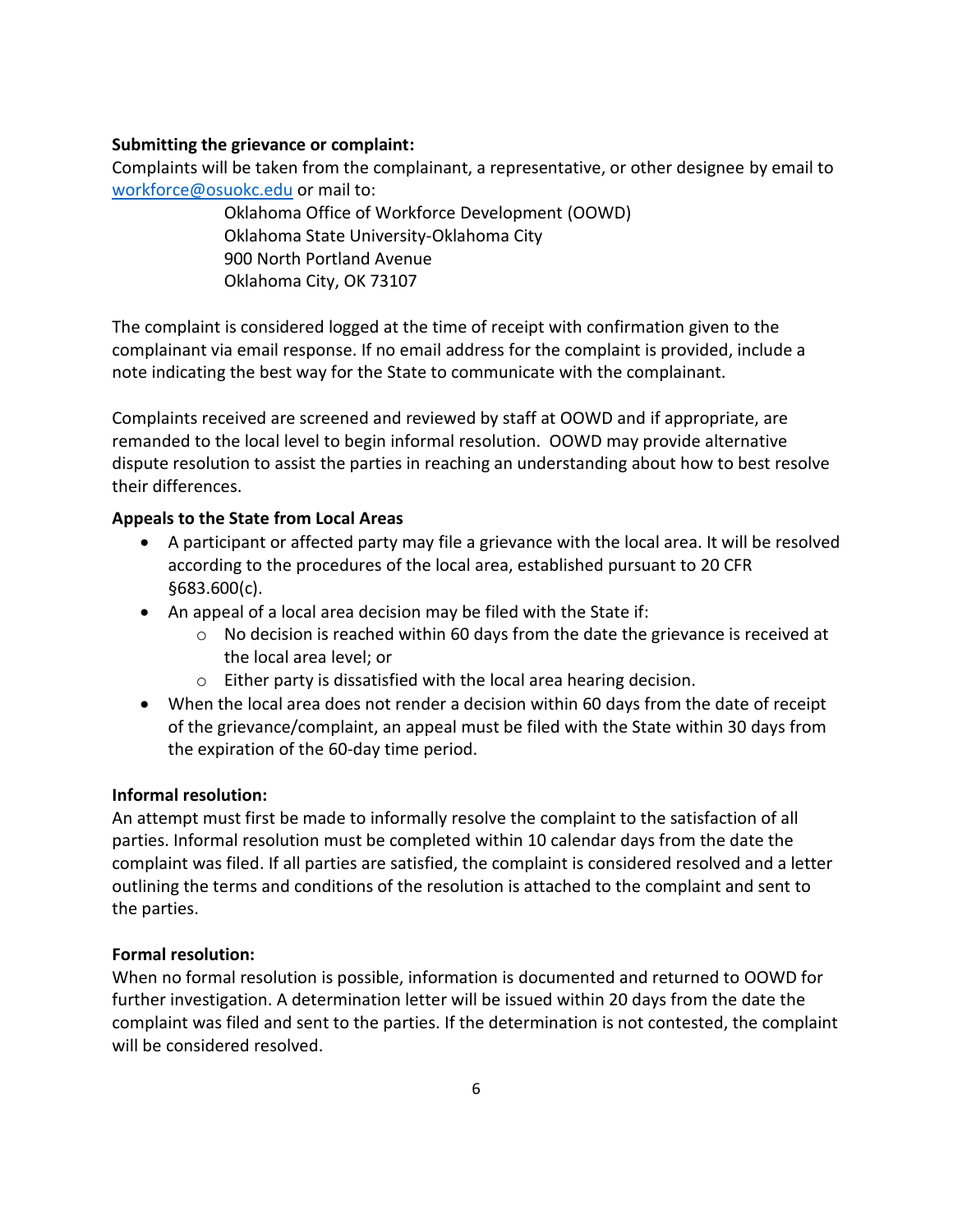## **Hearing:**

Any party dissatisfied with the determination from the informal or formal resolution, may appeal in writing within 10 days of the date of determination. The request for a hearing must be filed in writing to [workforce@osuokc.edu](mailto:workforce@osuokc.edu) and to:

Oklahoma Office of Workforce Development (OOWD) Oklahoma State University-Oklahoma City 900 North Portland Avenue Oklahoma City, OK 73107

Upon receipt of the request for a State hearing, the Executive Director of OOWD or his/her designee shall review the grievance or complaint and shall provide an opportunity for an informal and formal resolution, if not yet provided. The Executive Director of OOWD or his/her designee shall notify the complainant and the respondent within 10 days of receipt of the grievance or complaint and proceed with the informal resolution process, and then formal resolutions process. If the State cannot resolve the grievance or complaint, then a hearing may be requested**.**

### **Hearing procedure:**

In any hearing conducted pursuant to a grievance filed under the WIOA, all parties to the grievance shall be afforded an opportunity for a hearing with the Grievance Panel after reasonable notice. Such notice shall include:

- The date, time, and place of the hearing, in writing at least 10 days prior to the date of hearing;
- The original grievance filed and documentation of informal and formal resolution attempts;
- Relevant sections of WIOA or any other federal regulations involved;
- If not in the original filed grievance, a statement of the alleged violations. The statement must accurately reflect the content of the grievance or complaint as submitted by the complainant. However, clarifying notes may be added to ensure the grievance is addressed accurately; and,
- The right of the parties to be represented by an attorney or another designated representative (at their own expense).

The hearing is conducted in an informal manner in front of the Grievance Panel with strict rules of evidence not being applicable. Both parties have the right to present written and/or oral testimony and arguments; the right to call and question witnesses; the right to request and examine records and documents relevant to the issues; and the right to be represented. All evidence and a list of witnesses must be made available in advance to all parties seven (7) days prior to the hearing. Prior to the hearing, the Chair of the Grievance Panel will inform the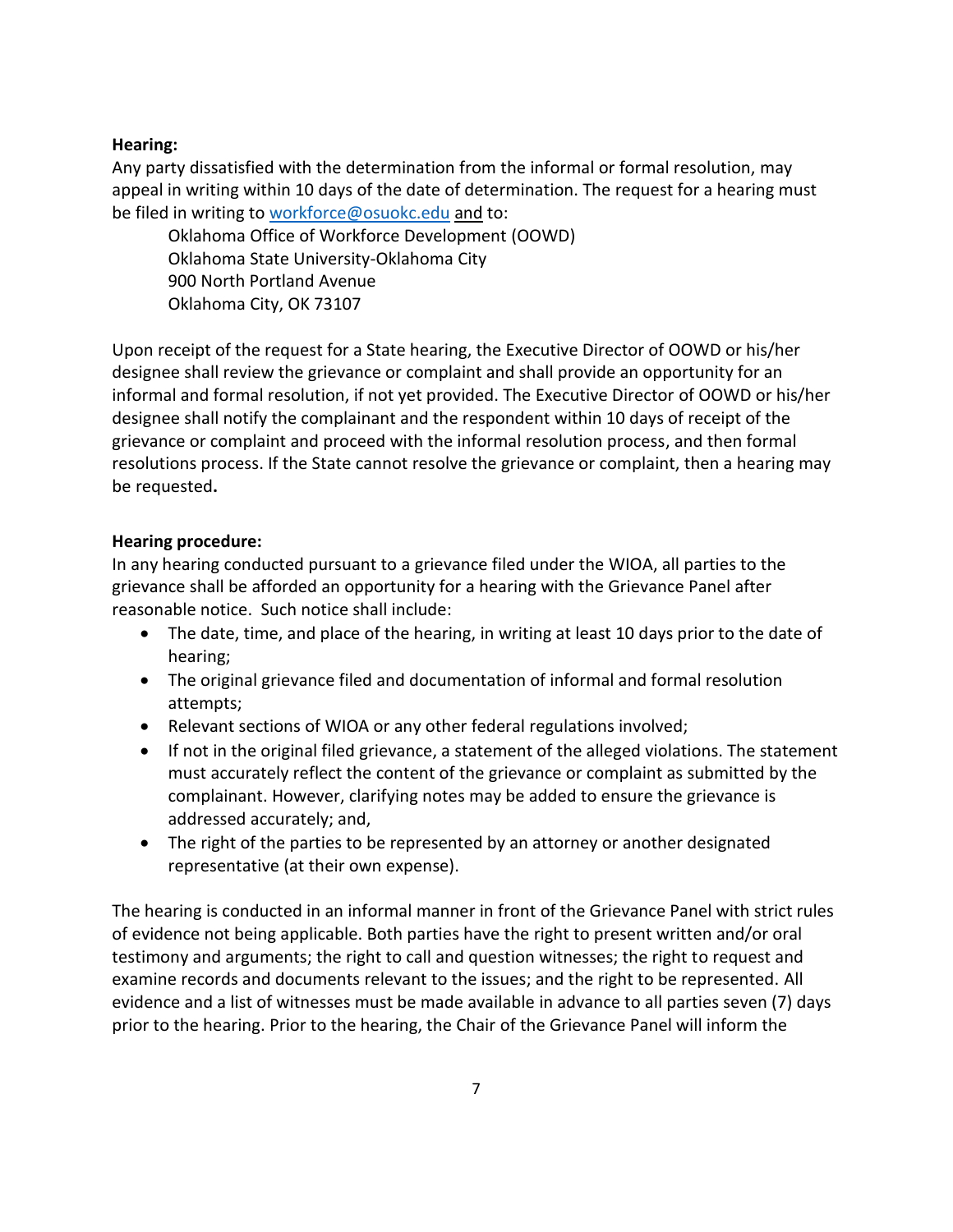parties, in writing, the hearing process (i.e., order of arguments, rebuttals, time restrictions, etc). The hearing will be recorded electronically.

The hearing process will be completed within 60 days from the date the appeal/request for hearing was received by OOWD.

## **Composition of Grievance Panel:**

The Grievance Panel will consist of three (3) members who are appointed by the Executive Director of OOWD, along with two (2) alternates.

 Where feasible, the Panel may include a representative from the Governor's Council for Workforce and Economic Development, a State Agency partner, and a Local Area Staff member of any of the WIOA Core Programs. Alternates may be any combination chosen from any of the above entities, including OOWD staff or hired entities.

The Executive Director of OOWD or his/her designee will oversee the hearing.

## **Final Decision by Grievance Panel:**

Unless precluded by law, informal disposition or resolution may be made of any individual proceeding by stipulation, agreed settlement, consent order, or default.

If informal disposition or resolution is not achieved, the Grievance Panel shall, within 60 calendar days from the date the complaint was filed, mail electronically and via the United States Postal Service, a written decision to both parties. The decision shall contain the following information:

- o The names of the parties involved;
- $\circ$  A statement of the alleged violation(s) and issues related to the alleged violation;
- o A statement of the facts;
- o The State Grievance Panel's decision and the reasons for the decision;
- $\circ$  A statement of the corrective action or remedies for violations, if any, to be taken; and
- $\circ$  A notice of the right of either party to file an appeal to the Secretary of Labor, if applicable.

## **Maintenance of Records:**

Recordings and other records shall be maintained for such time so as to protect the record through judicial review, or at least three years. Copies of the electronic recordings shall be provided at the request of any party to the proceeding.

## **Remedies that may be imposed at the local and state level:**

According to WIOA Section 181 (c) (3) remedies that may be imposed for a violation of any requirement shall be limited to: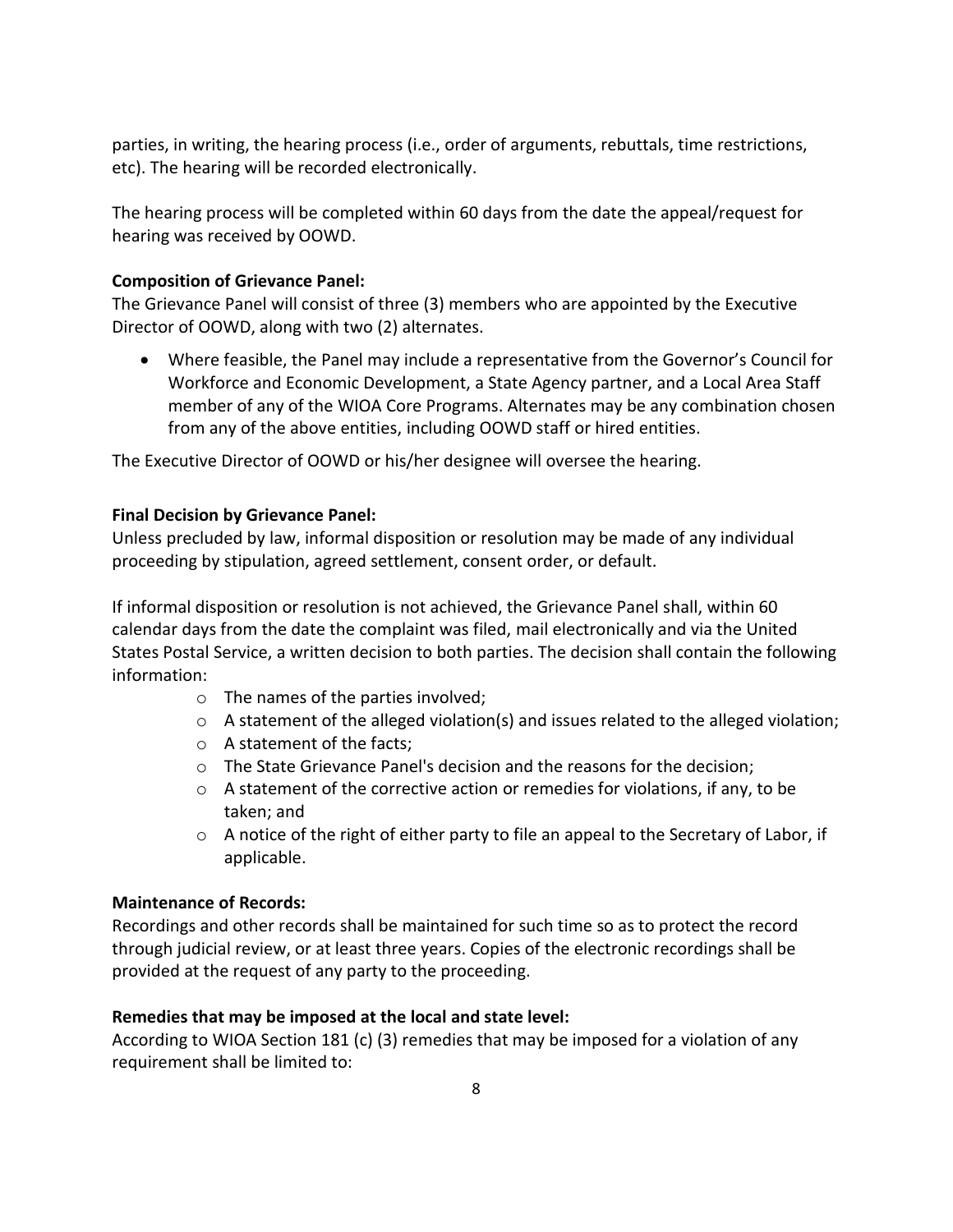- Suspension or termination of payments under this title;
- Prohibition of placement of a participant with an employer that has violated any requirement under this title;
- Where applicable, the reinstatement of an employee, payment of lost wages and benefits, and reestablishment of other relevant terms, conditions, and privileges of employment; and
- Where appropriate, other equitable relief.

# **Federal appeal:**

WIOA allows for a formal appeal to the U.S. Department of Labor (USDOL) if the state has not issued a decision within 60 days after a complaint is filed or the party to such decision received an adverse decision. Federal appeals must be made within 60 calendar days of the receipt of the decision being appealed. USDOL will make a final decision no later than 120 days after receiving a formal appeal. USDOL will only investigate complaints arising through the established procedures. Appeals submitted to USDOL must be submitted by certified mail, return receipt requested to:

Secretary U.S. Department of Labor Attention: ASET 200 Constitution Avenue, NW Washington, DC 20210

A copy of the appeal must be simultaneously provided to the opposing party, and the USDOL Regional Office by certified mail to:

Regional Administrator U.S. Department of Labor, Employment and Training Administration Region IV (Dallas) Office 525 S. Griffin Street, Room 317 Dallas, TX 75202

**EQUAL OPPORTUNITY AND NONDISCRIMINATION:** All providers must comply with WIOA's Equal Opportunity and Nondiscrimination provisions which prohibit discrimination on the basis of race, color, religion, sex (including pregnancy, childbirth, and related medical conditions, transgender status, and gender identity), national origin (including limited English proficiency), age, disability, political affiliation or belief, or, for beneficiaries, applicants, and participants only, on the basis of citizenship status or participation in a WIOA Title-I financially assisted program or activity.

**ACTION REQUIRED:** This OWDI is to become a part of the permanent records of all local Workforce Development Boards and shared with all appropriate staff.